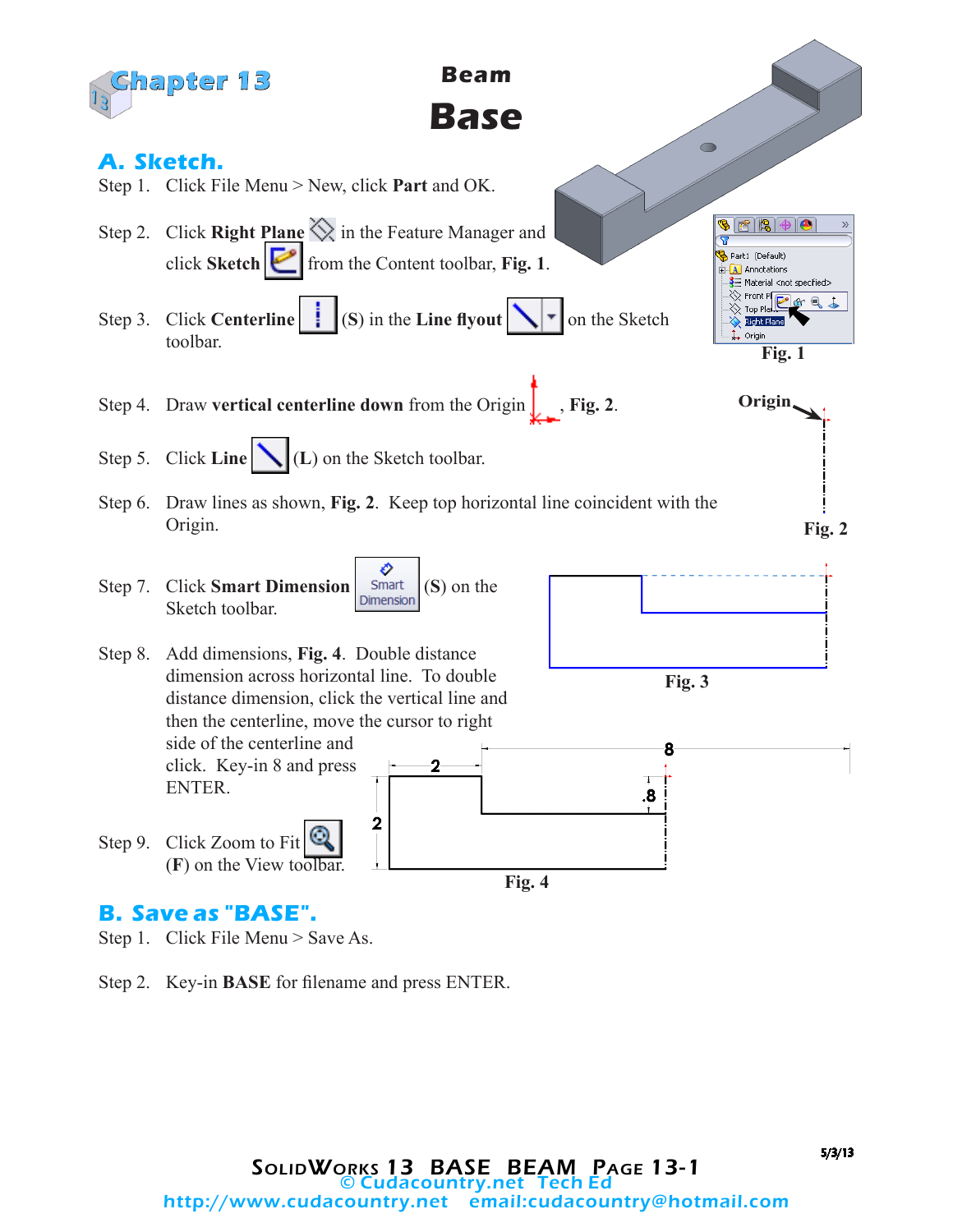

SolidWorks 13 BASE BEAM Page 13-2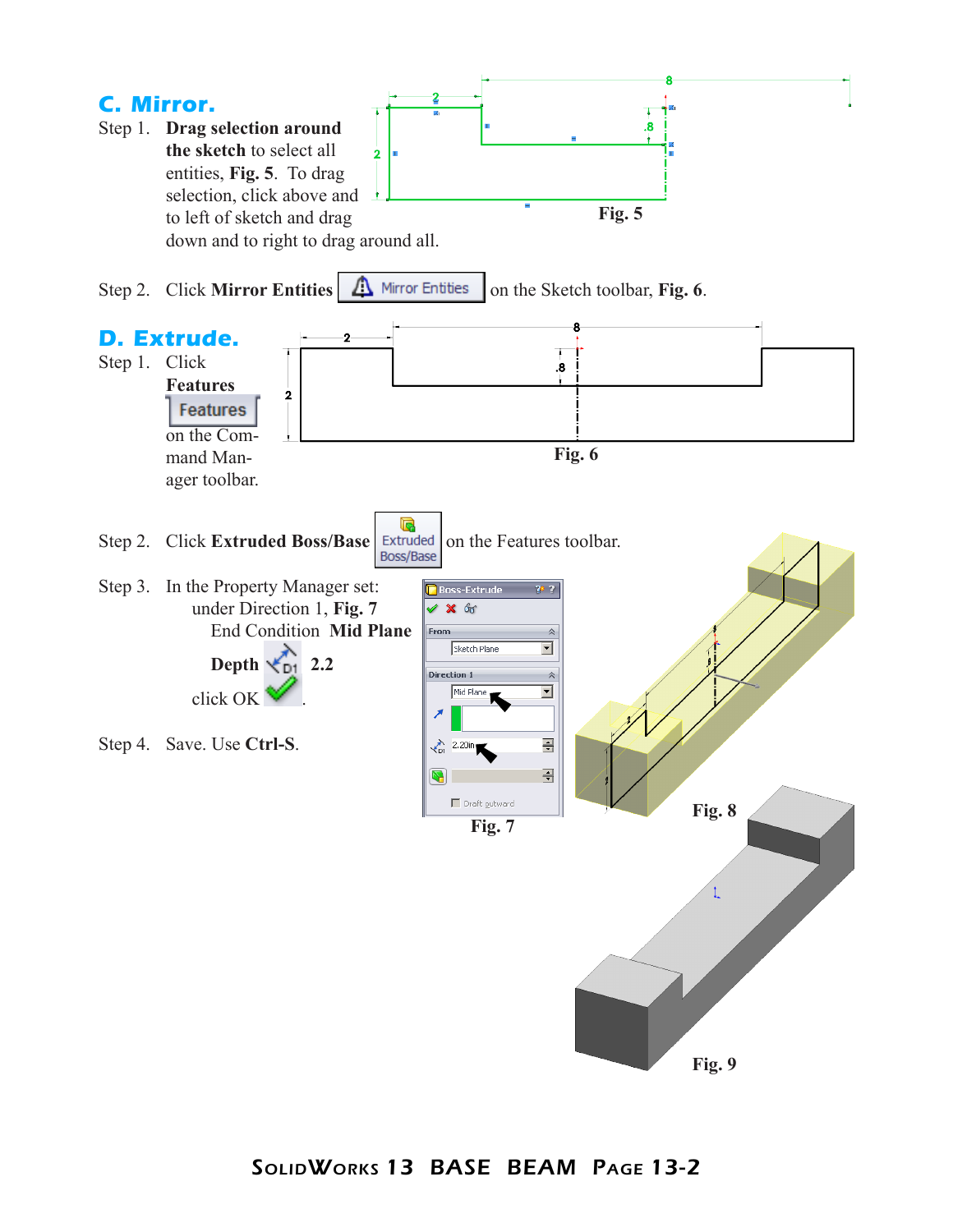## **E. Hole Wizard 33/64" Hole.**

Step 1. Click **Top o**n the Standard Views toolbar. (**Ctrl-5**)

- Step 2. Click **Hole Wizard Hole on** the Features toolbar.
- Step 3. In the Property Manager, on the Type tab set:

under Hole Type, **Fig. 10**